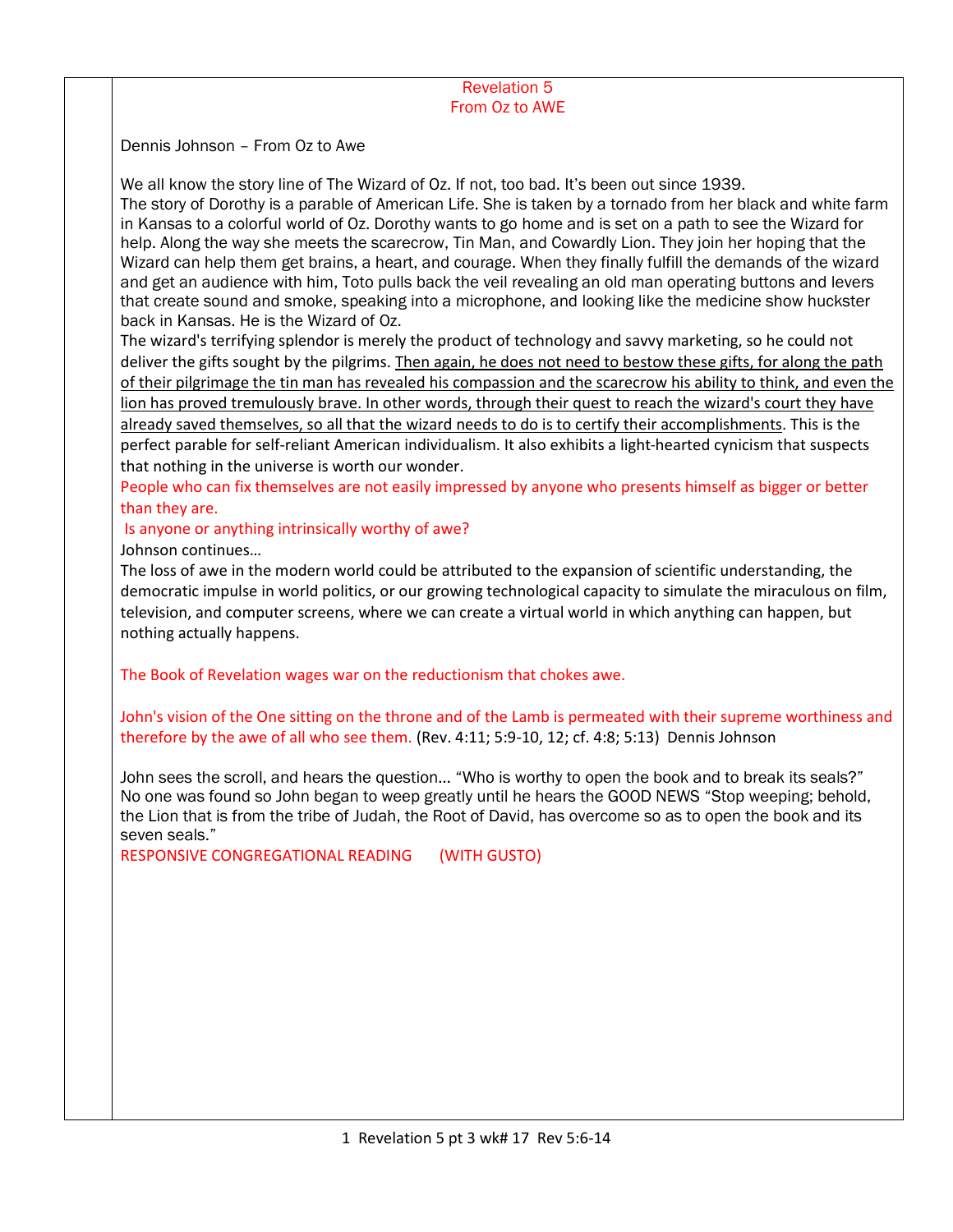6 And I saw between the throne (with the four living creatures) and the elders a Lamb standing, as if slain, having seven horns and seven eyes, which are the seven Spirits of God, sent out into all the earth. 7 And He came and took the book out of the right hand of Him who sat on the throne. 8 When He had taken the book, the four living creatures and the twenty-four elders fell down before the Lamb, each one holding a harp and golden bowls full of incense, which are the prayers of the saints. 9 And they \*sang a new song, saying, CONGREGATION: "Worthy are You to take the book and to break its seals; for You were slain, and purchased for God with Your blood men from every tribe and tongue and people and nation. 10 You have made them to be a kingdom and priests to our God; and they will reign upon the earth." PASTOR: 11 Then I looked, and I heard the voice of many angels around the throne and the living creatures and the elders; and the number of them was myriads of myriads, and thousands of thousands, 12 saying with a loud voice, CONGREGATION: "Worthy is the Lamb that was slain to receive power and riches and wisdom and might and honor and glory and blessing." 13 And every created thing which is in heaven and on the earth and under the earth and on the sea, and all things in them, I heard saying, "To Him who sits on the throne, and to the Lamb, be blessing and honor and glory and dominion forever and ever." ALL: 14 And the four living creatures kept saying, "Amen." And the elders fell down and worshiped. This morning we'll take the last part of this chapter v. 6-14 v. 6-10 The slain Lamb INSPIRES AWE and praise from the four living creatures and the 24 elders. v. 11-12 the angels join in the praise v. 13 EVERY CREATED THING joins in v.14 the four living creatures form the AMEN corner and the elder fall down and worship. This scene in Chapter 5 sets up the rest of what unfolds in the book. The opening of the scrolls is the "unveiling", i.e. the apocalypse OR Revelation. v. 6b-10 The slain Lamb INSPIRES AWE and praise from the four living creatures and the 24 elders. In the symbolism of the Bible's apocalyptic literature, horns represent powerful kings or nations (Dan. 7:24; Zech. 1:18-21). The Lamb's seven horns show his supreme worthiness to receive the praises that greet his appearance (Rev. 5:9, 12, 13), but they primarily portray his supreme power. The Lamb's seven eyes show his omniscience as well as the mode of his presence with his embattled churches, for these eyes, like the seven lamps before God's throne, symbolize "the seven Spirits of God, sent out into all the earth" (Rev. 5:6). Johnson The heavenly audience responds with praise and worship. There are expressions of awe, verbal and physical as they proclaim and bow down. v. 8 bowls of incense – prayers of the saints…??? <https://www.faithtacoma.org/revelation/2008-11-09-am> Johnson commentary p.97 These incense prayers will play a key role as they are referred to in chap 6 and 8. As an answer to the martyrs' appeal for justice and the suffering saints' laments, God will send fiery vengeance on earth, sea, rivers, and sky.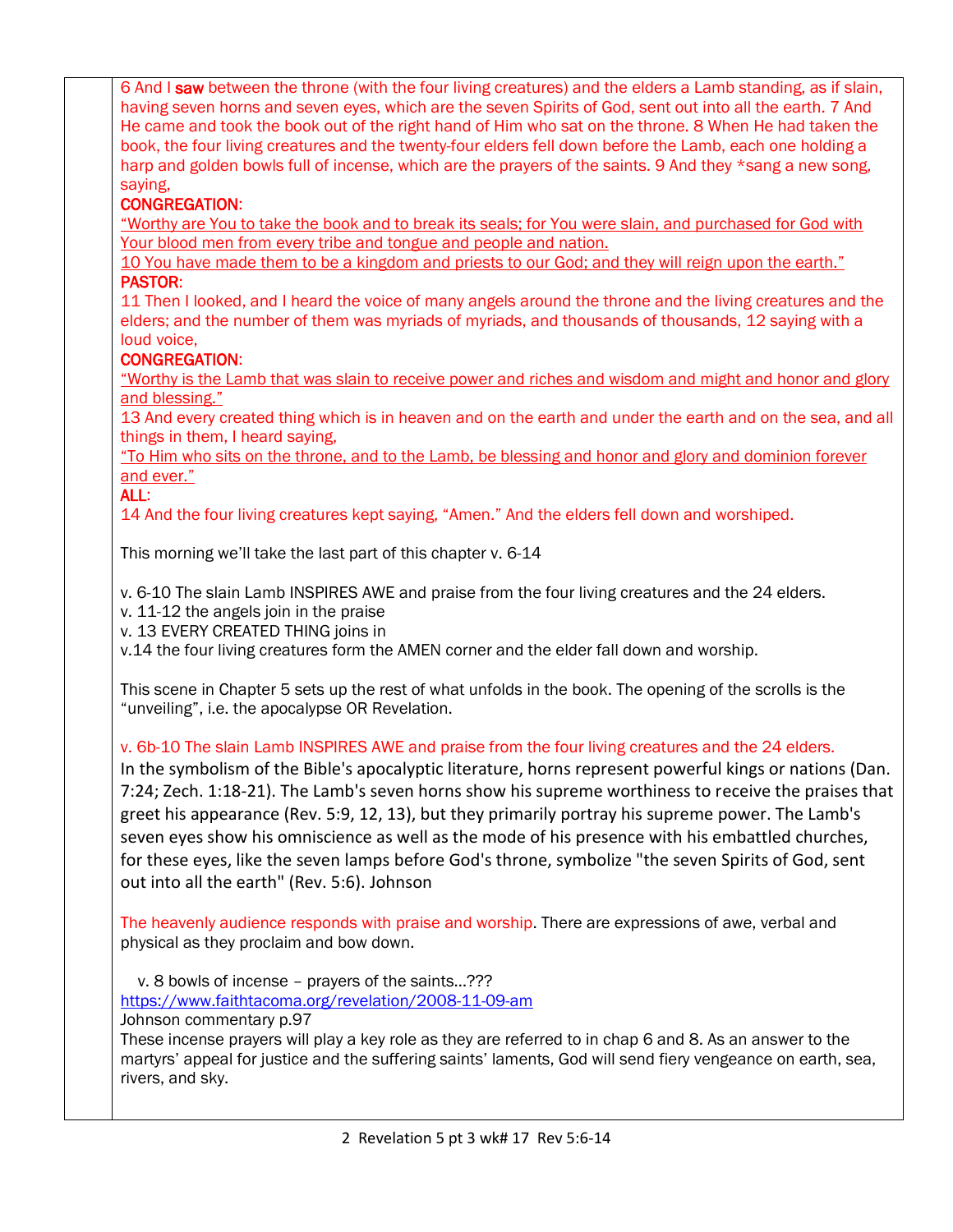THE WORSHIP IS EXPANSIVE From v.8 to the end it intensifies in three concentric circles that expand the number of worshippers involved. (24 Elders…….Angels………………..All created beings)

v. 9 – they sing a NEW SONG

The saving exploits of God call forth new songs – Ex 15; Isa 42, Ps 96

In the OT the saving work of the Exodus is recounted in song and now the saving work of the Exodus of Christ is proclaimed in song.

Luke 9:30 -31 30 And behold, two men were talking with Him; and they were Moses and Elijah, 31 who, appearing in glory, were speaking of His departure (exodus) which He was about to accomplish at Jerusalem.

In the OT exodus there were a few non-Israelites who came out with Israel, but in Revelation we see that Jesus saves from every nation, tongue, and tribe.

The worship is IMMEDIATE

They don't wait for the seals to be broken.

The Lamb came and took the scroll and now the scroll can be opened, and the voices are heard in praise: "Worthy are You to take the book and to break its seals; for You were slain, and purchased for God with Your blood *men* from every tribe and tongue and people and nation.

10 You have made them *to be* a kingdom and priests to our God; and they will reign upon the earth."

They worship based on the Past exploits of salvation.

The "worthiness" of Christ is beginning of three doxologies in chapters 4-5 4:11, 5:9, 12. In the doxologies of chapters 4-5 we see a focus on the Eternal nature of God, His excellencies, and His worthiness:

Holy, holy, holy is the Lord God, the Almighty, who was and is and is to come

Worthy are you to receive glory, honor, and power…for you created

Worthy is the Lamb that was slain to receive power, riches, wisdom, might, honor, glory, and blessing 5:12 To Him who sits on the throne, and to the Lamb be blessing, honor, glory, dominion, forever and ever. Praise and honor are attributed to God, who sits on the throne, AND TO Christ the Lamb i.e. Jesus is divine.

## V. 11-12 THE ANGELS JOIN IN THE PRAISE

11 Then I looked, and I heard the voice of many angels around the throne and the living creatures and the elders; and the number of them was myriads of myriads, and thousands of thousands, 12 saying with a loud voice,

"Worthy is the Lamb that was slain to receive power and riches and wisdom and might and honor and glory and blessing."

A myriad = 10K. These numbers boggle the mind. The point is not to do the math and count the angels, but to be overwhelmed and notice the content of their song – "Worthy" is the lamb who was slain. The key event of all history.

Everything we hope for – acceptance, forgiveness, and eternal life are based upon the bloody, effective, purposeful, sacrificial work of Christ.

Through His death, Jesus purposefully and effectually purchased for God a people for His own possession. We are made for God and His purpose and His glory. God does not exist for our purpose and glory.

v. 13 EVERY CREATED THING joins in the cosmic crescendo of praise

13 And every created thing which is in heaven and on the earth and under the earth and on the sea, and all things in them, I heard saying,

"To Him who sits on the throne, and to the Lamb, be blessing and honor and glory and dominion forever and ever."

THE WORSHIP IS FROM THE WHOLE PERSON

Noting is held back; it is rational, emotional, and physical

Praise to the Holy God who is from eternity past, expands to embrace the eternal future of praise forever and ever.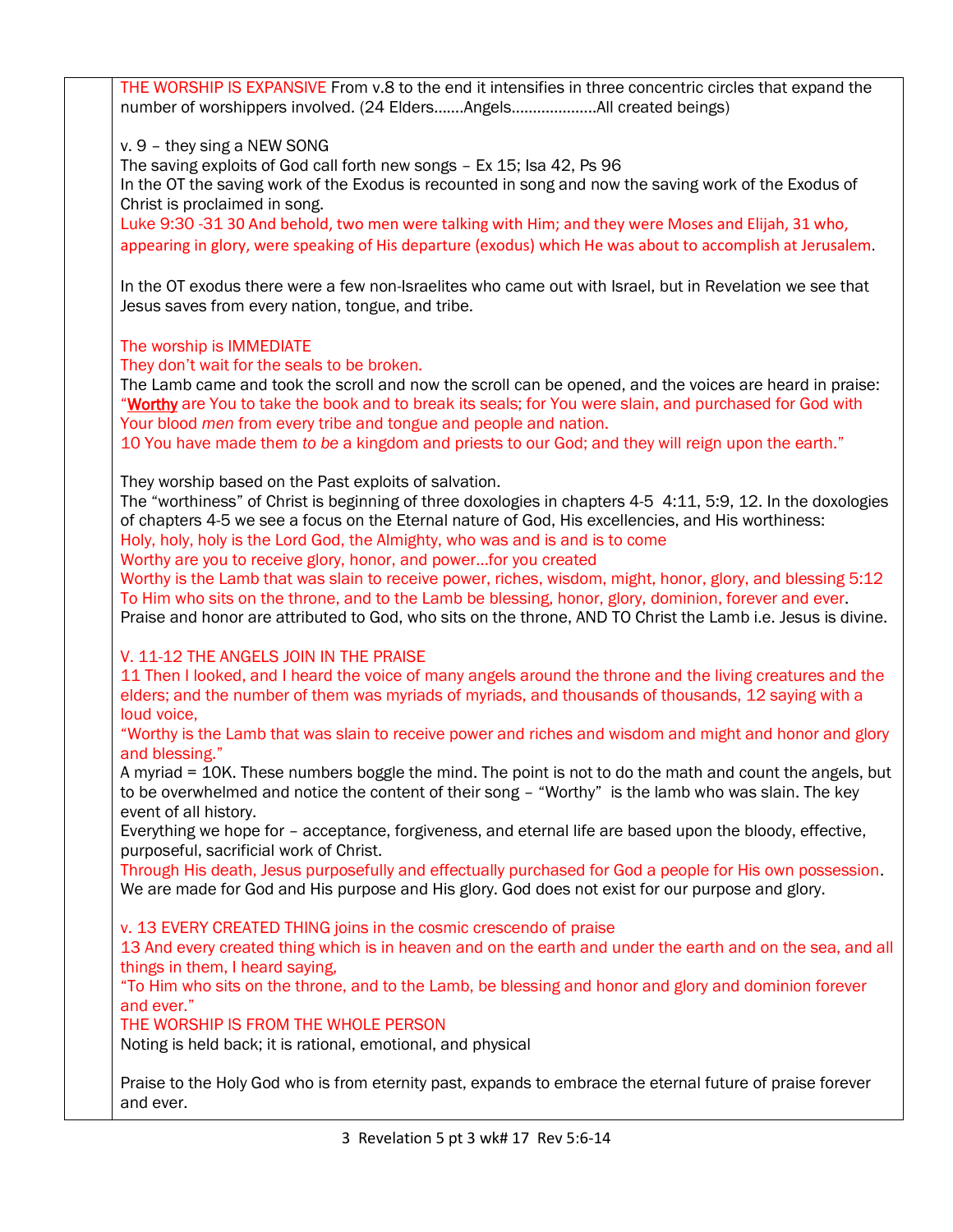## V.14 THE FOUR LIVING CREATURES FORM THE AMEN CORNER 14 And the four living creatures kept saying, "Amen." And the elders fell down and worshiped. IMPLICATIONS?? This vision is meant to comfort those who are suffering. Unveiling God's plan puts steel in the soul and the spine of those who suffer – CJ. Mahaney In your suffering, be assured that the Lion Lamb identifies with you, and He is in control. This vision assures the victory of Christ over all that is painful and perplexing when we suffer. The One who opens the scroll suffered for you and me. It is meant to provoke and convict those who have become complacent or lukewarm – ch 2-3 They are to treasure Christ above all. The Lion Lamb is the one who knocks at the door – 3:20. He is the one who desires to fellowship with us. This vision is an invitation to join the heavenly celebration. By God's grace, our names appear on the invitation as well. We are to give Him the praise and adoration that He deserves. We are to join in corporate celebration and worship in private celebration. HOW TO RENEW A SENSE OF AWE? Keep our eyes on Christ. He ALONE is worthy of awe. No other biblical character deserves such esteem. No character of church history deserves such esteem. Cultivate your walk with Christ- personally and corporately. Don't try it alone. There is no such thing as a Lone Ranger Christian. Even the Lone Ranger had Tonto. Our relationship with God is personal, but it's NOT STRICTLY PRIVATE. We are a part of the body of Christ. It's a FAMILY AFFAIR, and as the church family we want to help you through a network of shepherding relationships. One of those relationships will be a Lay Shepherding facilitator. Think of him or her as an "AWE BUDDY". It won't be a perfect system because we are not perfect people. But an imperfect system is better than no system at all. The Session has asked a number of men and women to assume a role as "Lay Shepherds" and they have agreed to serve you in this way. If you are an adult member or regular attender (over a period of time), then someone has taken you to be in his or her group. The groups are gender based and they are only on paper, i.e. they don't meet per se. Each Lay Shepherd will have 3-5 people and you probably won't know who the other people are in the "group." You don't need to. This is what the Lay Shepherd is committed to: The basic responsibilities can be remembered with this word: PACE – Pray for you - regularly Availability – let you know that he/she is the first one you should go to in a time of shepherding need. If you avoid your Lay Shepherd, then YOU are taking a step away from the first line of the care giving ministry of Highlands. Contact – maintain a minimum of a MONTHLY contact with you– phone, a personal conversation during the month. Keep an eye out for the folks in their group on Sundays. If you're absent for more than 2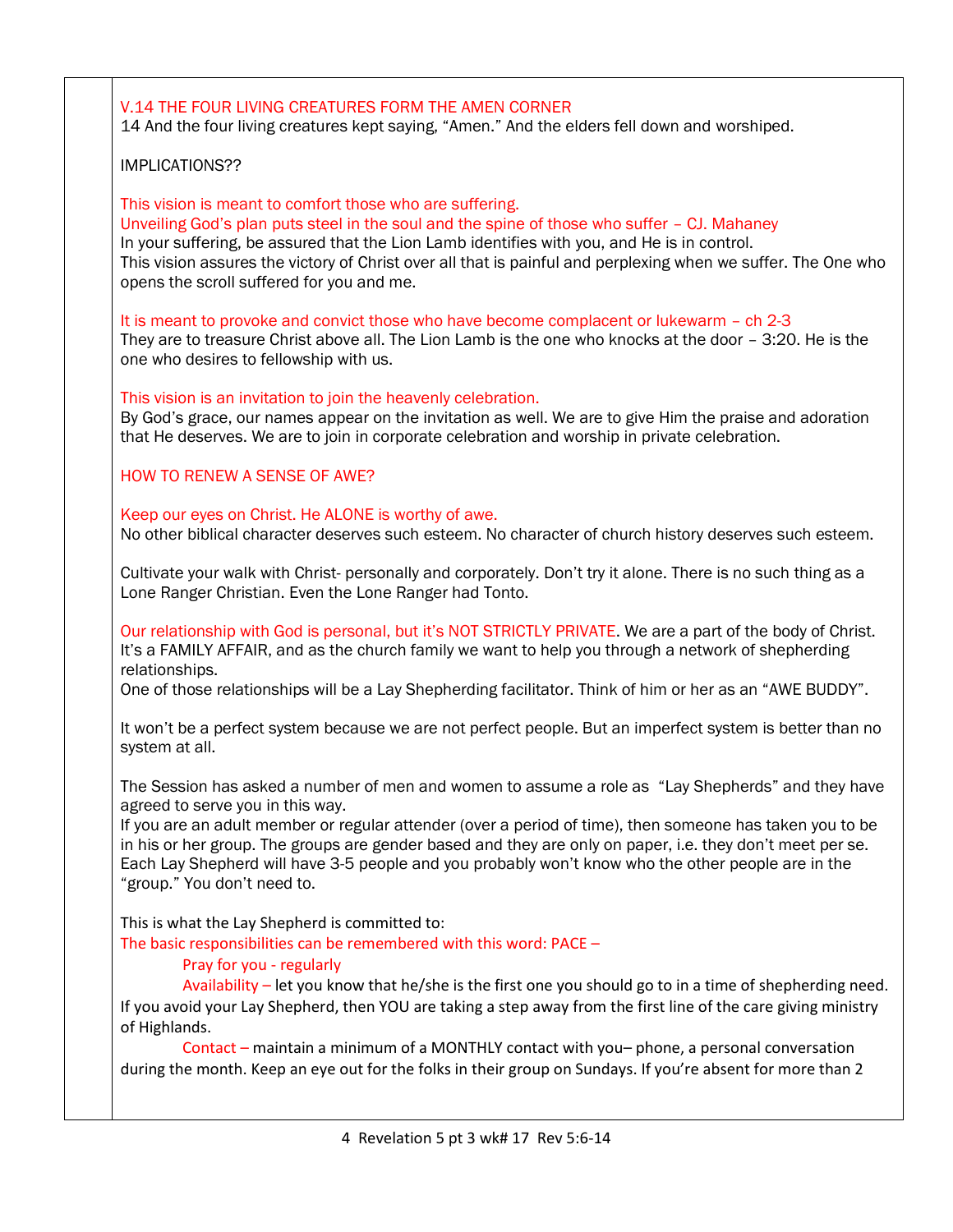weeks in a row, they'll will be notified so that they can touch base with you. Don't be offended at that. If you know you'll be out some, you might want to let him/her know ahead of time.

 Example – set an example of faith, love, repentance, worship, service, and support of the work and worship of this local body of Christ.

Some mutual guidelines:

You need to be open and available to speak with your Lay Shepherd, and share to the degree that you feel comfortable.

Expect confidentiality. The only exception would something of a serious nature that may need additional care or input.

Here's what you can expect:

- Within the next week to ten days someone will contact you via phone, in person, text, email, or realm to let you know that they have volunteered to be your "Lay Shepherd".
- If you are a member, this is a basic part of what the membership vow means to participate in the work and worship of the church.

Church membership is a two-way street. There are mutual responsibilities.

If you are not yet a member you can participate if you like, or you can simply say, "No thank you."

Why announce this TODAY in Revelation 5?

- We need to begin this initiative
- Remember v.8

8 When He had taken the book, the four living creatures and the twenty-four elders fell down before the Lamb, each one holding a harp and golden bowls full of incense, which are the prayers of the saints.

We want to fill up some golden bowls full of incense – THE BOWL SEASON ISN'T OVER. Here are some of the names of recent Bowl games – all true Tailgreeter Cure Bowl RoofClaim.com Boca Raton Bowl Radiance Technologies Independence Bowl Famous Idaho Potato Bowl Cheez-It Bowl Duke's Mayo Bowl

The Bowl Season never ends in heaven which has THE GOLDEN BOWLS OF INCENSE

Those bowls are filled with the prayers of the saints. We are more inclined to pray the more we are connected to Christ, and we are more inclined to be connected to Christ the more we are connected to one another.

So, when your Lay Shepherd contacts you don't think of it as an intrusion into your "private life". Embrace it for what it is – a vital part of your spiritual life within the Body of Christ.

Together, let's add to the Golden Bowls of incense around the throne of God.